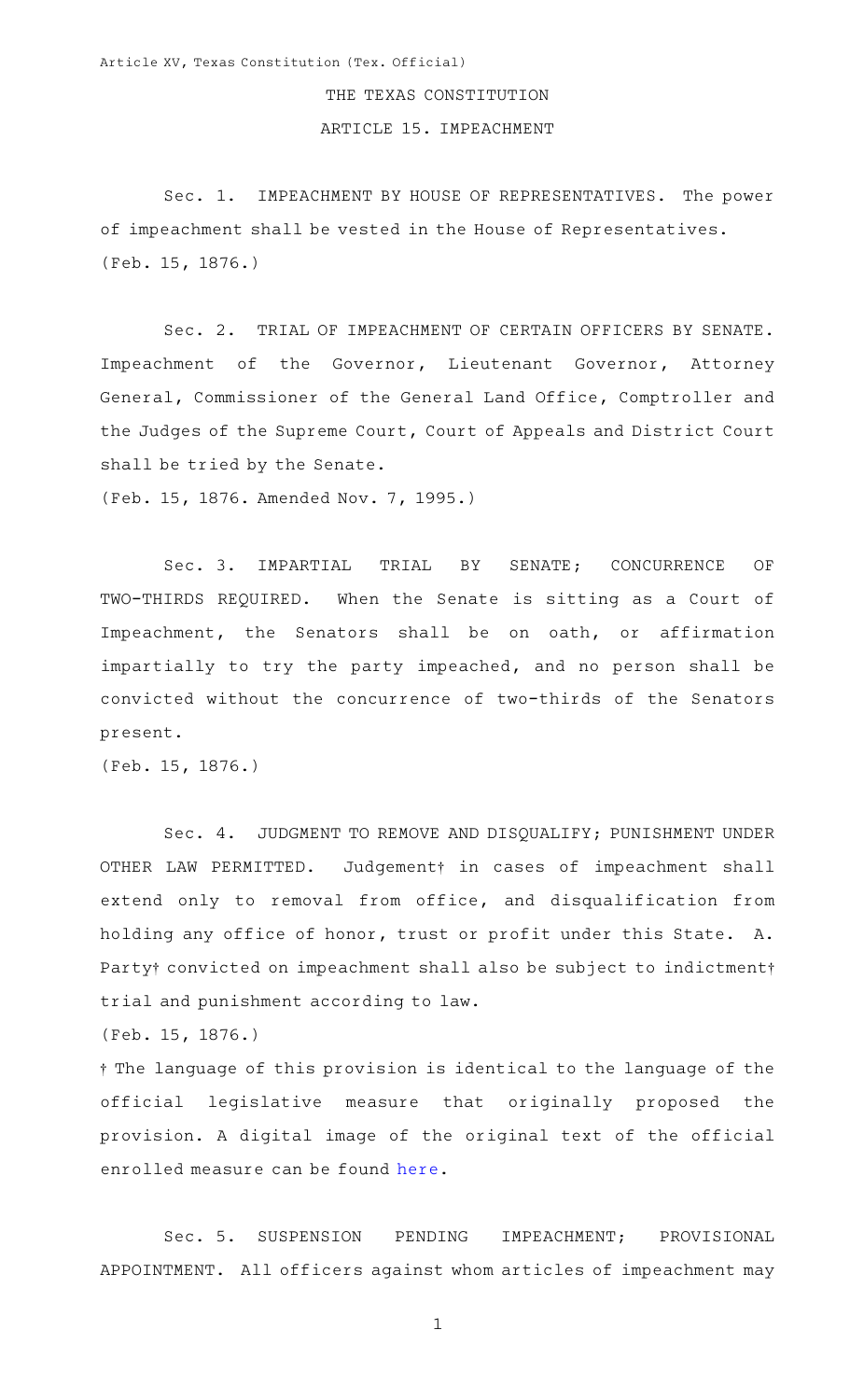be preferred shall be suspended from the exercise of the duties of their office, during the pendency of such impeachment. The Governor may make a provisional appointment to fill the vacancy,<sup>†</sup> occasioned by the suspension of an officer until the decision on the impeachment.

(Feb. 15, 1876.)

{ The language of this provision is identical to the language of the official legislative measure that originally proposed the provision. A digital image of the original text of the official enrolled measure can be found [here](https://www.statutes.capitol.texas.gov/docs/archivedscans/Art15.1-8_1875_constitution.jpg).

Sec. 6. REMOVAL OF DISTRICT JUDGES BY SUPREME COURT. Any Judge of the District Courts of the State who is incompetent to discharge the duties of his office, or who shall be guilty of partiality, or oppression, or other official misconduct, or whose habits and conduct are such as to render him unfit to hold such office, or who shall negligently fail to perform his duties as Judge; or who shall fail to execute in a reasonable measure the business in his courts, may be removed by the Supreme Court. The Supreme Court shall have original jurisdiction to hear and determine the causes aforesaid when presented in writing upon the oaths taken before some Judge of a court of record of not less than ten lawyers, practicing in the courts held by such Judge, and licensed to practice in the Supreme Court; said presentment to be founded either upon the knowledge of the persons making it or upon the written oaths as to the facts of creditable witnesses. The Supreme Court may issue all needful process and prescribe all needful rules to give effect to this section. Causes of this kind shall have precedence and be tried as soon as practicable. (Feb. 15, 1876.)

Sec. 7. REMOVAL OF OFFICERS WHEN MODE NOT PROVIDED IN CONSTITUTION. The Legislature shall provide by law for the trial and removal from office of all officers of this State, the modes for which have not been provided in this Constitution. (Feb. 15, 1876.)

2